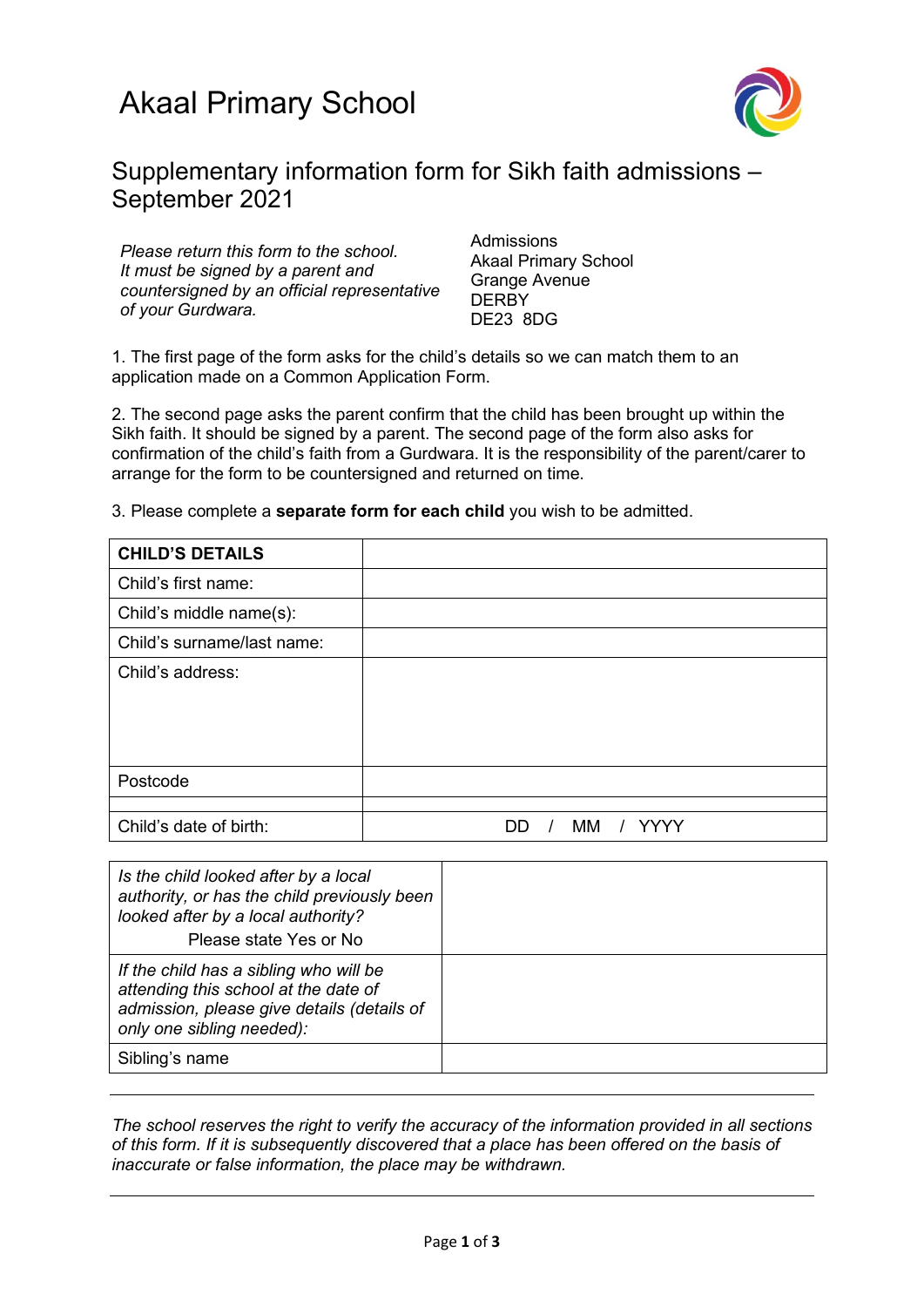# Akaal Primary School



#### **FAITH DECLARATION**

I confirm the child has been brought up to believe in the teachings of the ten Sikh gurus and Guru Granth Sahib, and that he or she attends a Gurdwara.

Name of Gurdwara the child normally attends:

#### **Declaration by parent (only one parent need sign)**

I confirm that the information given above is correct.

Signature:

Date:

#### **FAITH CONFIRMATION**

**To be completed by the President or Secretary of a Gurdwara**

Name of Gurdwara the child normally attends:

Address of the Gurdwara:

Postcode:

Name of President or Secretary at the Gurdwara verifying the information provided by the parent: